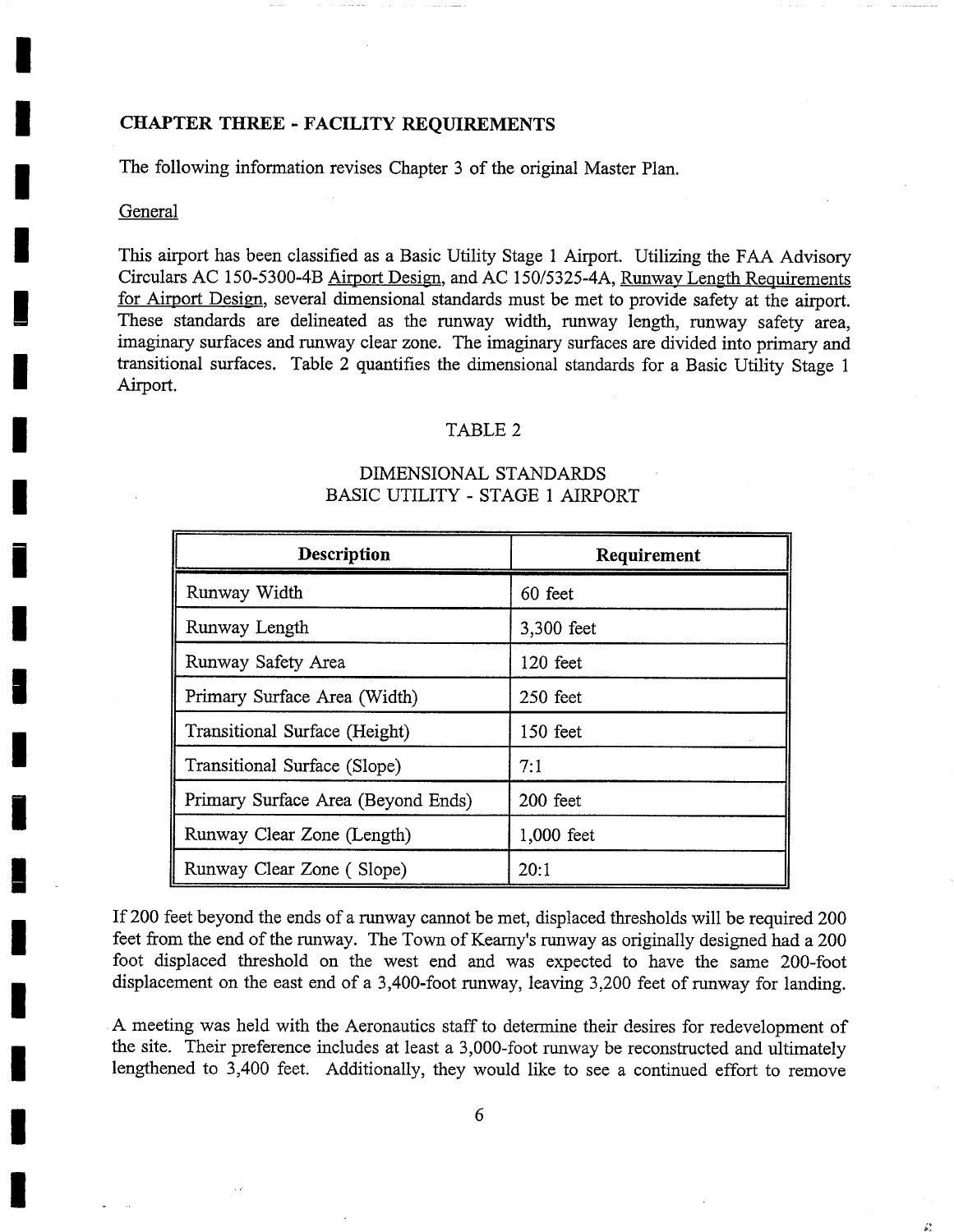obstructions from the safety areas to include, at a minimum, relocations of the lake access road and guardrail, runup area, trees, effluent holding pond, etc. Additionally, ADOT expects a life of approximately 20 years from the facilities in which they invest.

#### Airside Facilities

**I** 

**I** 

**I** 

**I** 

**I** 

**I** 

**I** 

**I** 

**i** 

**I** 

**I** 

**I** 

**i** 

**l** 

**I** 

**I** 

**I** 

**I** 

**I** 

The following paragraphs address each of the revised airside facilities.

Runway: In order to meet the requests of a 3,400-foot runway, the flood protection dike was relocated to allow for the required safety areas. With this relocation, 3,600 feet of runway 60 feet in width is possible. Three hundred feet of displaced thresholds are required at both ends, however, due to clear zone encroachments. This allows for 3,300 feet of landing length and 3,600 feet of take off length.

Taxiway: Due to the transitional surface slopes, the dike must be located at a minimum 240 feet from the centerline of the runway. This distance will allow for the construction of a taxiway which meets FAA standards.

Landside Facilities

Airplane Parking: A 12 space aircraft apron is proposed at the east end of the runway. Nine spaces are programmed for the first phase of the construction of the ramp. Three additional spaces are programmed for the second phase of construction of the Terminal/Hanger area ramp. Additionally, an eleven space apron has been proposed at mid-field. Total aircraft parking space at full development would be 23 spaces.

Hangers/Tee Hangers: Two existing hangers will be located on the north side of the east aircraft parking apron. Three additional spaces have been requested by the Airport Board and will be located on the north side of the extension of the east ramp.

Access Road: A non-paved access road which ran along the shoulder of the pre-fiood • runway is being proposed to be relocated along the north boundary of the airport property. This access road is proposed to be paved in the Phase Two airport construction.

Fire Fighting: It is being proposed to loop a waterline from the Town water well at the west end of the airport, to an existing line north of the railroad tracks at the east end. This line should be adequate to provide fire protection and service to the hanger/terminal area, mid-field facilities and existing mobile home.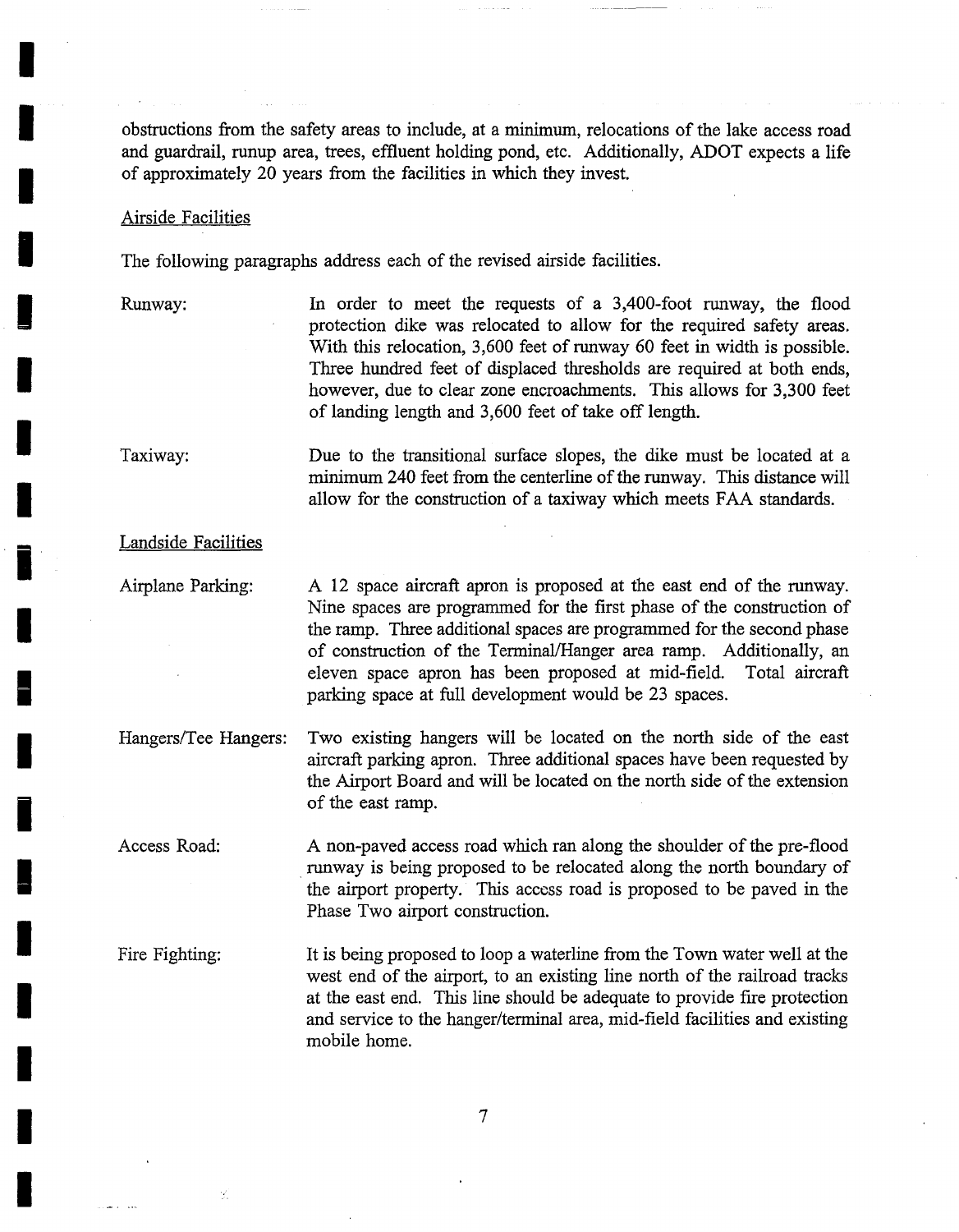Sewer: A sewer line from the wastewater treatment plant to the terminal/hanger area is also being proposed. This line may ultimately be utilized for service of the undeveloped areas at the east end of town.

Auto Parking:

Auto parking is being proposed in two locations. One at mid-field (18 spaces) and the other adjacent to the hanger/terminal area apron (14 spaces). A total of 32 auto parking spaces will be available.

Land Acquisition:

The airport has adequate property for airport facilities. Land acquisition is being proposed to accommodate the flood protection dike, however, and includes:

Parcel 301-12-B- (.28 Acres, easement)- Galbreath Development

Parcel 301-17-003A - (.65 Acres, easement) - ASARCO Inc.

Parcel 301-15-010 - (7.67 Acres - acquisition) - Galbreath Development

Parcel 301-16-001A - (7.50 Acres - acquisition) - Galbreath Development

Parcel 301-17-005C - (16.11 Acres - acquisition) - Galbreath Development

Additional Facilities

In addition to the reconstruction of the airport facilities with the flood reconstruction project, the following facilities will be constructed.

Wastewater Treatment

Plan (250,000 gpd): The wastewater treatment plant for this alternative will be required to meet the treatment levels of the Town's current draft NPDES permit. Based upon these requirements, the effluent is required to meet a Phosphorus level of .35mg/l. This requirement requires that some sort of biological treatment be performed to remove phosphorus. Current test reports indicate Phosphorus levels of 5-6 mg/1 on the influent and 4.5 - 5 mg/1 on the effluent, which indicates that phosphorus is present and will be required to be treated. Treatment is proposed to be performed with an AeroMod System, which utilizes a DRIMAD system for sludge drying and ultimate disposal to the Dudleyville landfill. Alternative methods of disposal are to reviewed during the preliminary design report for the project.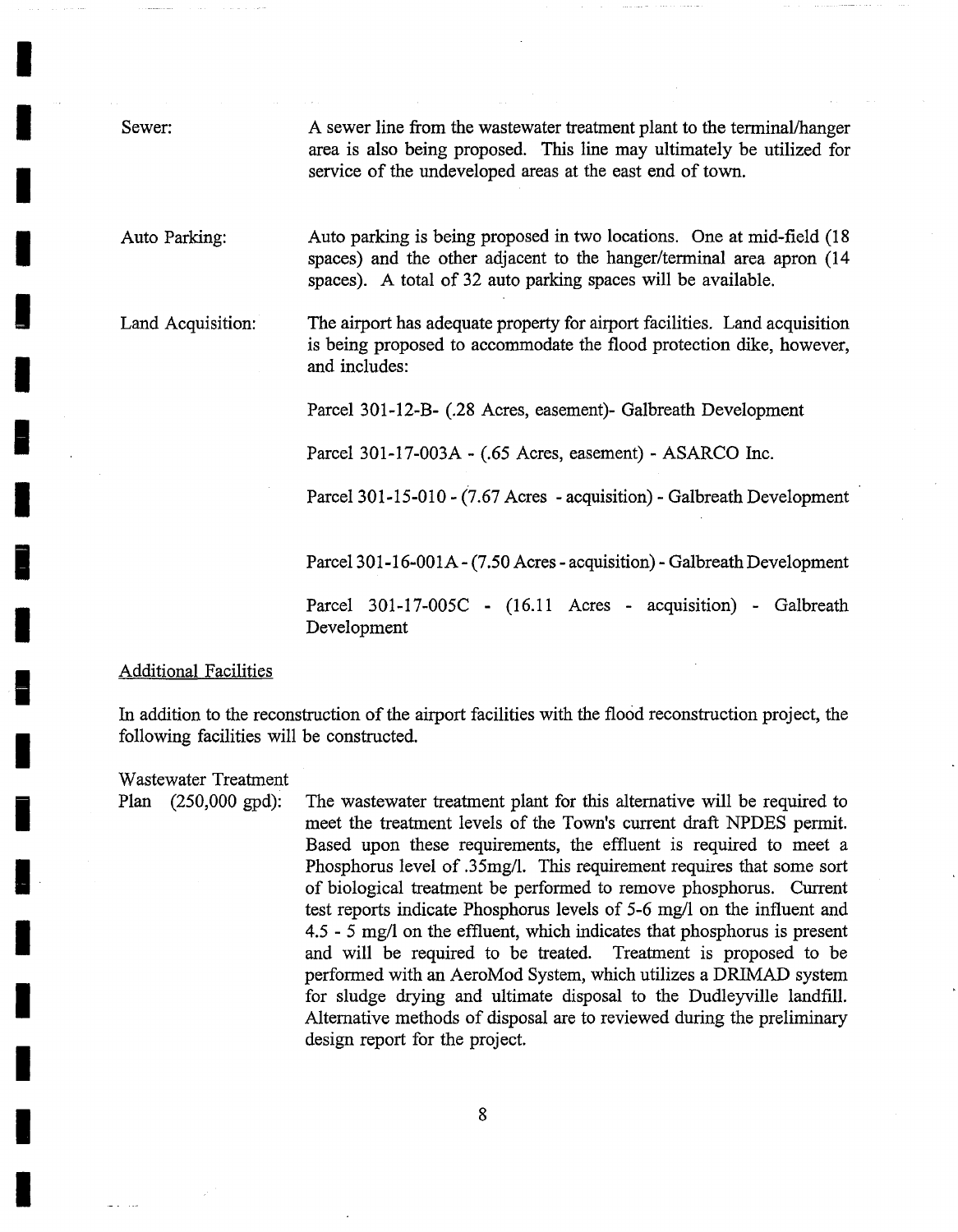Effluent disposal must be accommodated through discharge to the Gila River and reuse. Discharge to the Gila River will eliminate the need for an effluent holding pond and reuse will allow for possible irrigation of revegetated areas within the project site and the adjacent golf course area.

The plant is required to be placed approximately 100 feet from the property line of the golf course. The plant is proposed to be located in the vicinity of the existing effluent holding pond. The conflict with crossover traffic on the runway will be eliminated during maintenance and operation of the plant with this location. The proposed AeroMod plant can be configured to meet the 100 foot setback requirement from the golf course property. Also, this location will not encroach upon the runway safety areas of the realigned runway. If the plant is requested to be closer to the golf course, a waiver from the golf course owners will be required.

Minor modifications to the current NPDES permit are required in addition to the Aquifer Protection Permit (APP), which is currently under review by the Arizona Department of Environmental Quality. A reuse permit will also be required.

The existing lagoons, holding pond and current effluent disposal area will be required to be abandoned through an approved closure plan. The closure plan will outline the methods for disposal of the sludge in the existing lagoons. The sludge has been tested and contains no hazardous materials. It is expected that sludge treatment will be similar to that of the new plant.

Lake and Campground (8-Acre Surface Area):

The lake, in this alternative is relocated north of the airport runway to eliminate pedestrian conflicts as mentioned above and allow for the lake to protected from damage during the 100-year storm. The reconfigured lake will be required to maintain a surface area of eight acres. It may be necessary to relocate a portion of the campground to accommodate this reconfiguration. A drain through the proposed flood protection dike will also be required, to accommodate on site flows during low flow storms.

Flood Protection (7,400 feet):

m ......

The flood protection will be required to meet the requirements of the Federal Emergency Management Agency Levee Protection Policy to protect the site from the 100 year event and obtain Pinal County Flood

9